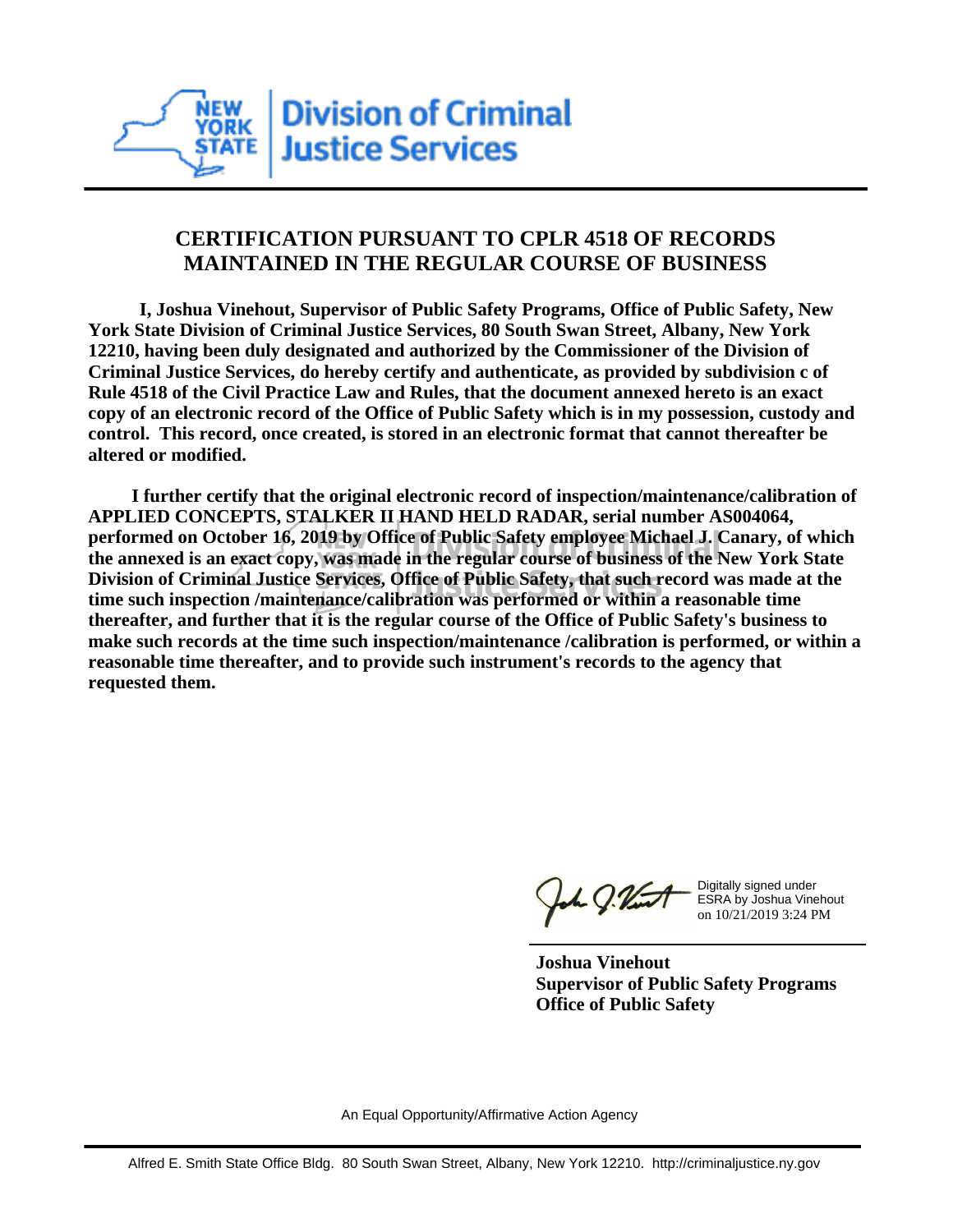## **RADAR RECORD OF INSPECTION / MAINTENANCE / CALIBRATION**

**Name of Submitting Agency: Stony Point Town Police Department Manufacturer: APPLIED CONCEPTS Model: STALKER II HAND HELD Date: October 16, 2019 Serial Number: AS004064**

 **I hereby certify that APPLIED CONCEPTS RADAR, model STALKER II HAND HELD, serial number AS004064/ / N/A / / N/A, has been calibrated using standards whose accuracies are established by the National Bureau of Standards, or have been derived by the ratio type of self calibration techniques. Calibration has been effected by controlled tests performed on the date indicated above.**

| <b>Test No</b> | <b>Internal Standard</b>                   | <b>Test Result</b> |
|----------------|--------------------------------------------|--------------------|
|                | <b>PAS MPH</b>                             | <b>PAS MPH</b>     |
| <b>Test No</b> | <b>Certification Standard (Stationary)</b> | <b>Test Result</b> |
|                | 40 MPH                                     | <b>40 MPH</b>      |
|                | 25 MPH<br><b>YORK</b>                      | <b>25 MPH</b>      |
| <b>Test No</b> | <b>Certification Standard (Moving)</b>     | <b>Test Result</b> |
|                | <b>40 MPH</b>                              | 15 MPH             |
|                | <b>25 MPH</b>                              |                    |

**Turning Fork Certification / Date of Certification: October 16, 2019**

| <b>Serial Number</b> | <b>Frequency</b> | <b>Test Result</b> |  |
|----------------------|------------------|--------------------|--|
| FB246764             | 4166 HZ          | 40 MPH             |  |

**The above stated tuning fork has been tested and found to oscillate at 4166 Hertz. It will cause a calibration signal of 40 MPH when used with a Doppler traffic radar operating at 34,700 Mhz.**

| <b>Serial Number</b> | Frequency | <b>Test Result</b> |  |
|----------------------|-----------|--------------------|--|
| FA145720             | 2616 HZ   | 25 MPH             |  |

**The above stated tuning fork has been tested and found to oscillate at 2616 Hertz. It will cause a calibration signal of 25 MPH when used with a Doppler traffic radar operating at 34,700 Mhz.**

 **I further certify that the entries made in these records were made at the time that the inspection /maintenance/calibration of the above identified RADAR was performed, or within a reasonable time thereafter.**

 *page 1 of 2* 

Digitally signed under ESRA by Michael J. Canary on 10/16/2019 11:03 AM

**Michael J. Canary Highway Safety Equipment Technician Office of Public Safety**

**\_\_\_\_\_\_\_\_\_\_\_\_\_\_\_\_\_\_\_\_\_\_\_\_\_\_\_\_\_\_\_\_\_\_\_\_\_**